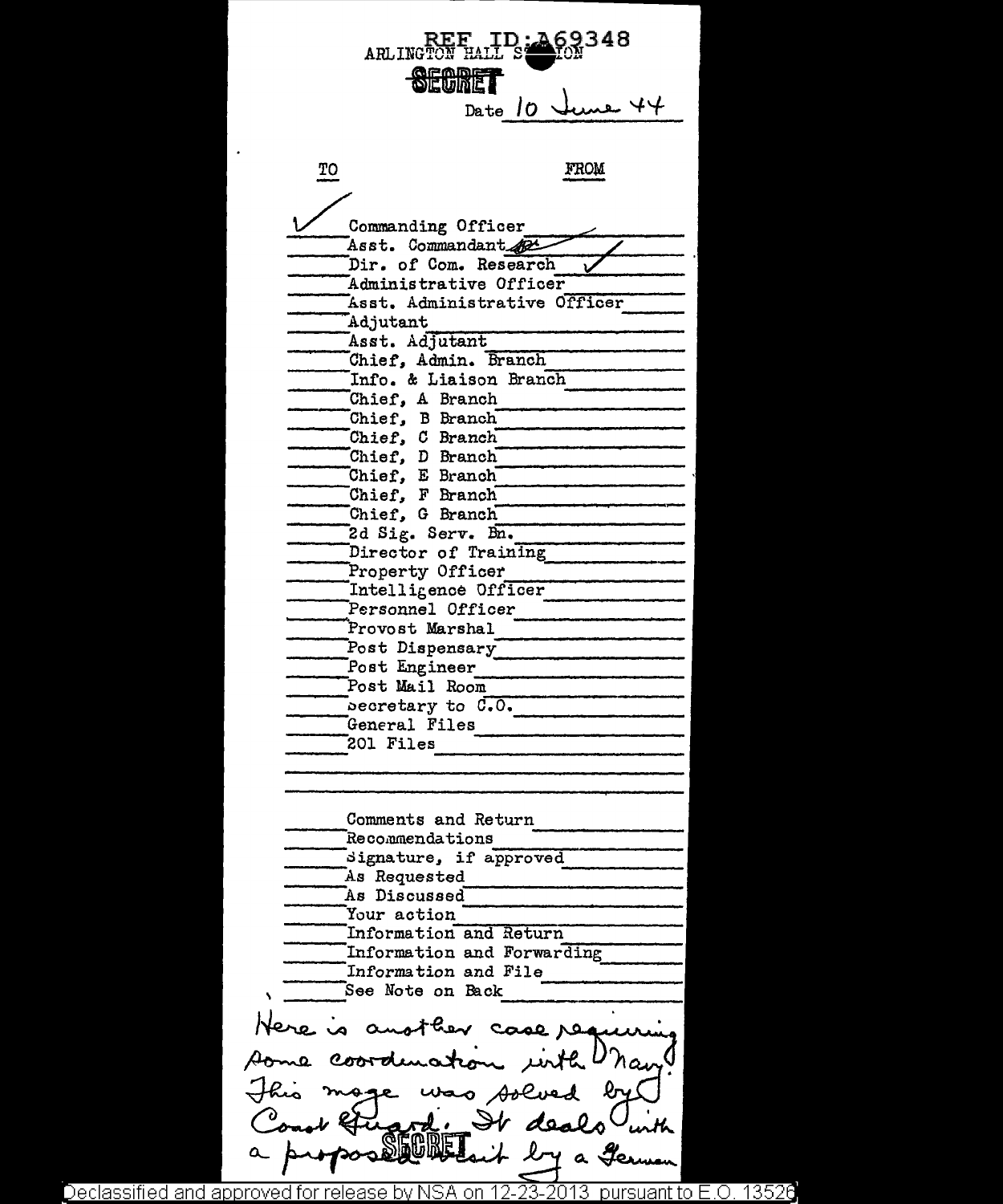submaning to the age 16348 We have reason to believe the sub is Bringing cypto could be prevented there is a good possibility that to begin permaning the presentt 1-time parths or plue go back to GEC<br>system. I wonder fa définite adampt should not the made (1) to try to pick up the sub to phoe signals when the sub is getting close, and w to get the Youb before any deliver () material. This is perhaps a good subject for next A-N conference.  $\Rightarrow$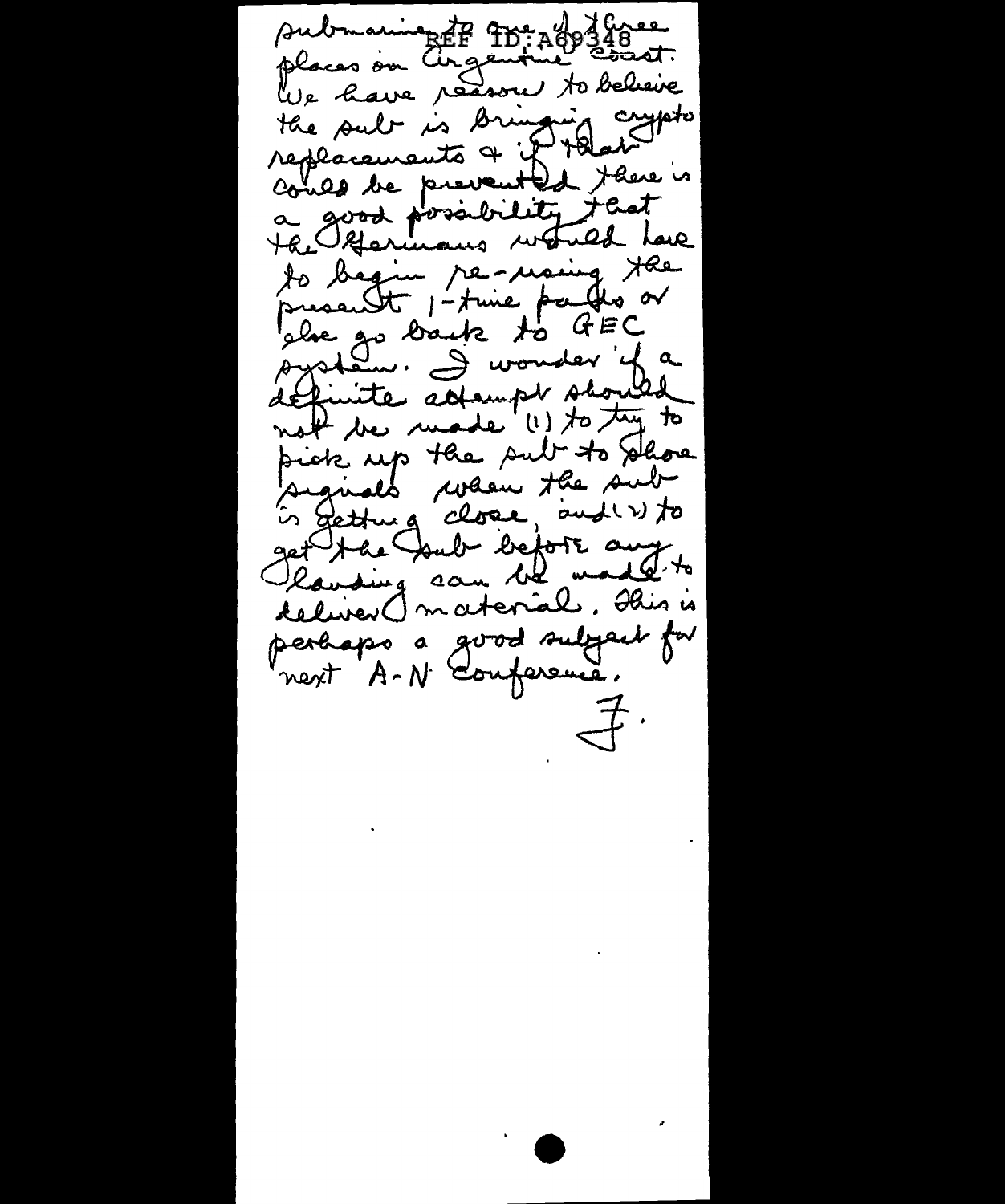.e REF ID:A69248

'

From.: Berlin

To: Argentine.

Date: 3 June 1944

German -  $\#950 - 953$ (Incl.)

 $mca$  580:

To INCA 563 and SARGO 322: Basic instructions. JOLLE will attempt to make contact with Necochea, Miramar or Mar del Plata, in the prearranged sequence, at about the end of June. Contact at any of these places will depend on outlook and weather conditions. Necochea is preferable. Because your message No. 322 was zarbled we ask whather OP (radio operator?) is located in Miremar  $(\text{area})$ . If so,  $0.\mathbf{K}$ . OP must be ready on 15 June so that he can coddle JOLLE continuously for the purpose of establishing final contact. Red Center will give you JOLLE's pet name and pertinent details. Give us cover addresses for Necochea, Miramar and Mar del Plata as quickly as possible, so that JOLLE can be instructed by us. Direct notification forbidden. JOLLE accompanied by VALIENTE and COBIJA and about 30 "protectors"\*. Count upon the latter in preparations. JOLLE will step out on the dance floor with its own partners at which point you. will relieve the latter. From this point on the job of the maids of honor is your affair. No mistake is possible because COBIJA can dance with the (radio) operator at a long distance. Aunt JOLLE cannot receive any visitors longing for Germany \*\*. Further instructions currently. The word "business failure" must not exist in your vocabulary. Good Luck.

- \* "Praeservativen"
- \*\* Because the German word for victory (SIEG) is used as a cover name for "Germany", the following alternate meaning is possible: "Aunt JOLLE cannot receive any visitors yearning for a victory."
- NOTE: Portions of this message are garbled and are possibly subject to revision.

 $CH 4-4880$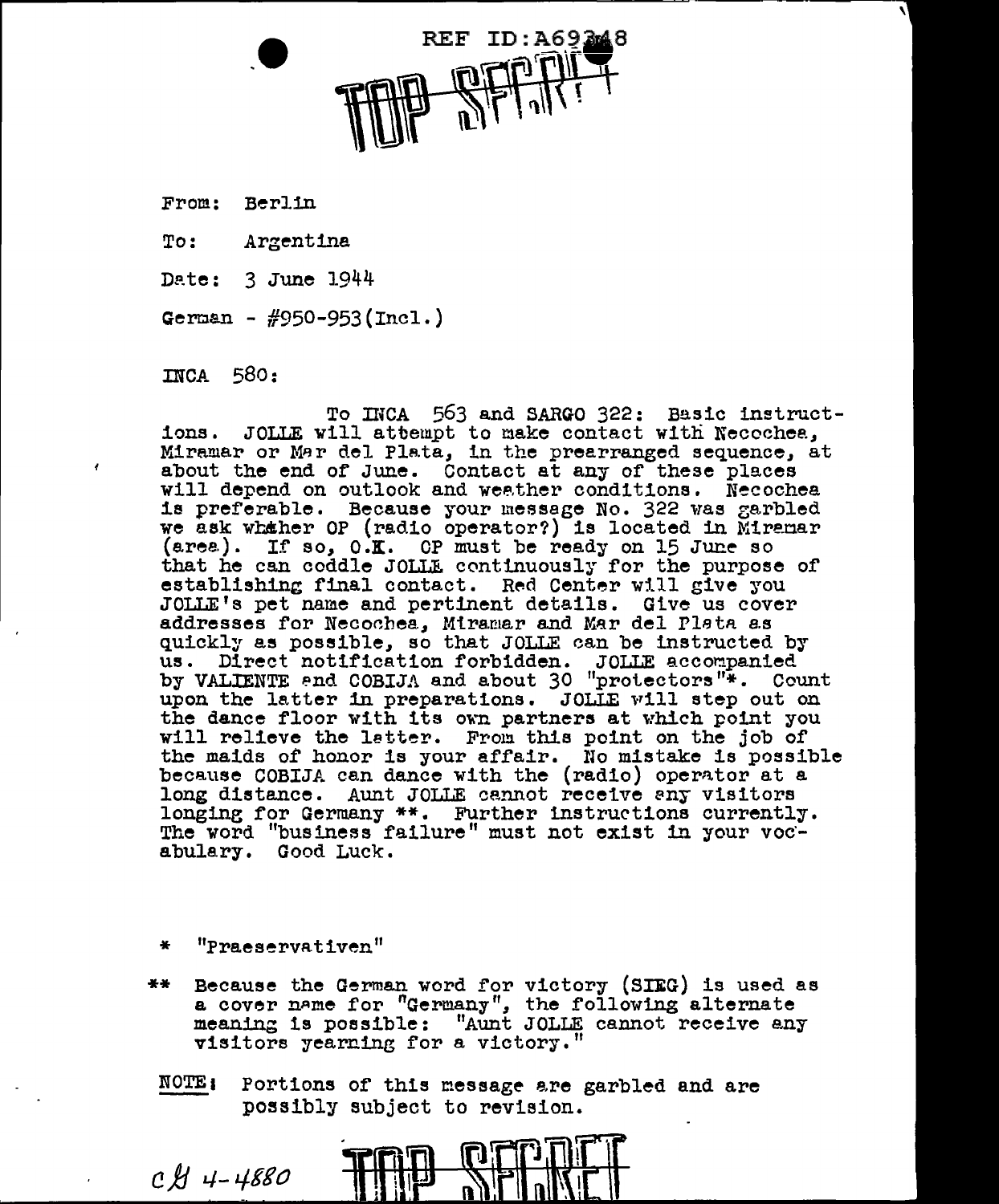From: Berlin



To: Argentina Date: 3 June 1944

German -  $#950 - 953 - INC$ .

INCA J FUNF SEOS DREI J UND J SARGO J **DREI ZU**  $\mathbf{J}$ ZWO. ZWO JXX GRUNDSAETZL X ANWEISUNG XXJ  $JO X' J0$ WIRD VERSUQEN K SIQ IN DER FESTGELEGTEN **REIHEN-** $\mathbf{J}$ JANETTE JKJ MANUEL J ODER J **GOLGE**  $MTT$   $J$ MARIO J **GEGEN ENDE** JUNI JUNI **ZU** TREFFEN **UND** ZWAR **JE** NAQ. **AUSSEHEN UND** J WW X UMSTAENDEN **JXJ JANETTE**  $\mathbf{J}$ **HAT**  $\mathbf{K}$ OB LAUT **EUREM** VORZUG X **RUECKFRAGEN** EUQ. **ANFA**  $\bf J$ **DRET** ZWO  $J$ **OP**  $OP$  $\mathbf{J}$ **MIT** ZWO J  $J$ **MANUEL**  $\mathbf{J}$ SOLAEFT  $\mathbf{K}$ DA VERSTUEMMELT K WENN JA K IN ORDNUNG XJ  $OP$   $J$ **MUSS**  $\overline{AB}$ J EIN FUNF  $\mathbf U$  $\mathbf{J}$ JUNI **J BEREIT SEIN**  $K$ **DAMIT** ER. MIT  $\mathbf{J}$ J 0 X JO  $\mathbf{J}$ **ZWECKS** ENDGUELTIGER TREFF FESTLEGUNG LAUFEND **POUSSIEREN KANN** XJ LEIT  $\mathbf{x}$  $\mathbf{x}$ **ROT**  $MTT$ **WIRD EUQ**  $\mathbf{J}$ JOS J KOSENAMEN ZUBEHOER  $\mathbf{J}$ UEBER-MITTELN **XXX**  $\mathbf{J}$ DEKAS J FUER J **JANETTE**  $J$  $\mathbf{J}$ **MANUEL**  $\mathbf{J}$ **TIND** MARIO J J BALDIGST HIERHER GEBEN K DAMIT J WERDEN  $J<sub>0</sub>$  $\mathbf{x}$  $JO$   $J$ DURO. UNS UNTERRIQTET **KANN** XXX **DIREKTE** MITTEILUNG VERBOTEN XXX J  $J<sub>O</sub>$  $\mathbf{X}$ JO J  $BE -$ **GLEITET** VON  $\mathbf{J}$ VALIENTE  $\mathbf{J}$  $UNDJ$ COBIJA  $J$  $\mathbf{K}$  $SO<sub>2</sub>$ **WIE ETWA**  $J$ DREI NUL J PRAESERVATIVEN  $J$ XX LETZTERE TN VORBEREITUNGEN EINKALKULIEREN XXXJ JO X JO J WIRD **PARKETT** MIT EIGENEN PARTNERN **BETRETEN**  $\mathbf{K}$ **MO IHR** DANN **DIESELBEN** ABLOEST **XXX**  $AB$ **DIESEM** ZEITPUNKT **IST**  $STEG-$ XXX EIN VERFEHLEN VON EHRENJUNGFRAUEN **EURE**  $\texttt{SAGE}$ LUNG



C Y 4-4880